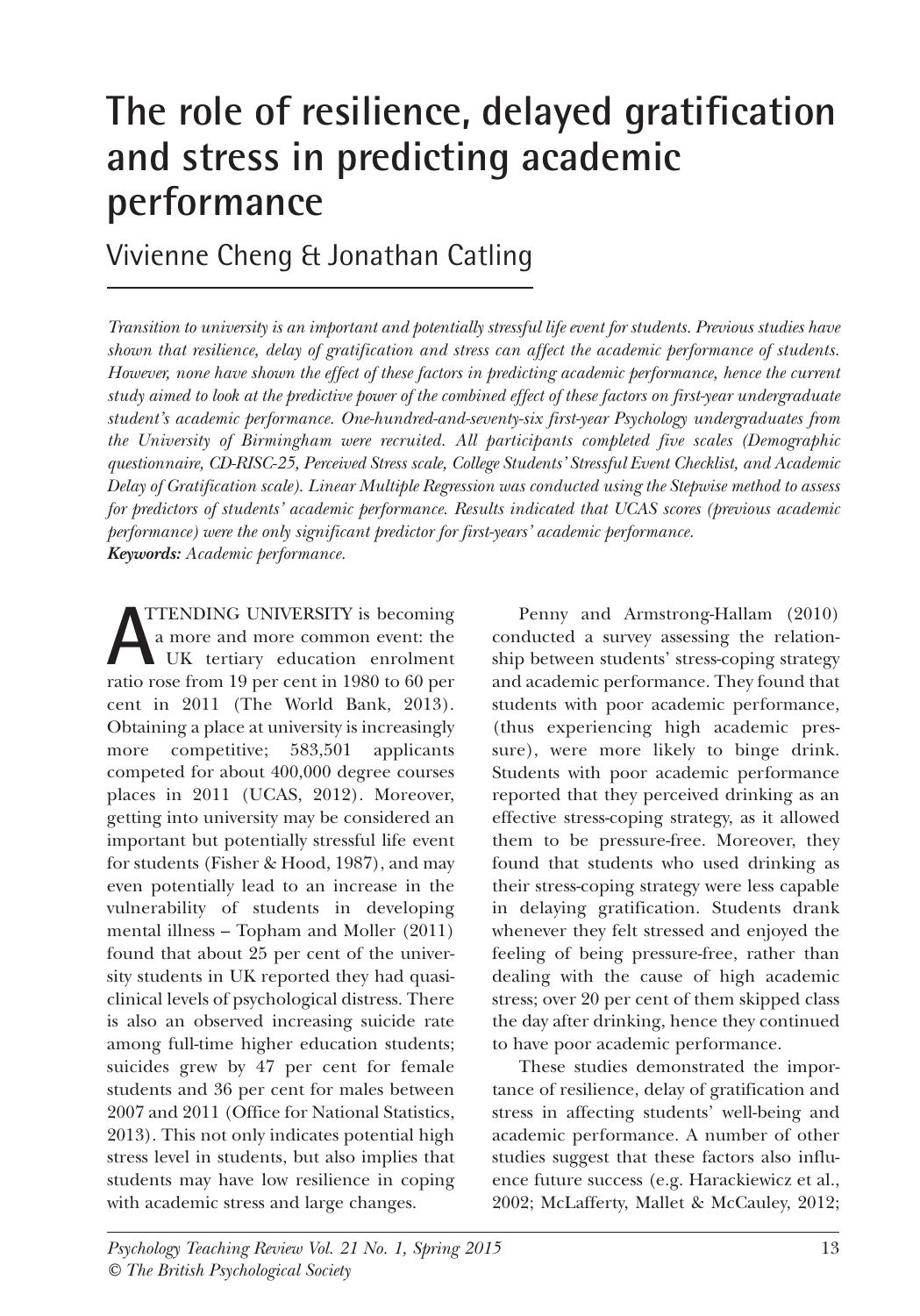Wiggins & Blackburn, 1969). However, none have demonstrated the combined effect of these factors, thus the present study aimed to address this issue and assess the role of these factors on academic performance.

#### **Resilience**

Resilience describes a process whereby people bounce back from adversity and go on with their lives. It is a dynamic process highly influenced by protective factors, (Dyer, 1996). Protective factors have been defined as the specific competencies that are necessary for the process of resilience to occur. The defining feature of a protective factor is a modification or adaptation of the person's response to a risk situation. A number of factors have been identified as having important roles in facilitating positive adaptation. Werner (1989) clustered protective factors into three major categories: (a) personal attributes of the individual, for example, gender and locus of control; (b) affectional ties within the family; and (c) existence of external support systems which arise at school or within the community (Smokowskia, Reynoldsa & Bezruczko, 1999).

Alternatively, resilience has been defined as the ability to cope with and adapt to adversity and changes (Reich, Zautra & Hall, 2010); this may buffer people from the effect of stress (McLafferty et al., 2012), thus suggesting a possible relationship between resilience and stress. Petrie (2010) found a significant negative correlation between perceived stress score and resilience score in adolescents with cystic fibrosis: the higher the resilience level, the lower the perceived stress level. Frigborg et al. (2006) also found similar result, with individuals with high resilience score reporting less stress, implying a protective effect of resilience against stress. Resilience is a multi-dimensional concept; previous studies have found multiple protective and risk factors for resilience and that resilience affects academic success – Natriello, McDill and Pallas (1990) found that children from poverty and minority

groups (which are examples of risk factors for low resilience), also had a higher risk of academic failure. However, this varies between individuals, as minority children with higher self-efficacy, self-esteem and strong interpersonal skills (which act as protective factors for resilience), may still have outstanding achievements (Wang, Haertel & Walberg, 1994). Borman and Overman (2004) also found that minority students, who were equipped with protective factors, (such as school support, a greater engagement in academic activities and a strong locus of control), achieved good mathematic scores. Gonzalez and Padilla (1997) demonstrated that not only did a supportive school environment protect students' performance from the influence of the risk factors of resilience, but family and peer support also had the same protective effect for resilience; they were positively correlated with resilience and were significant predictors of resilience. This suggested a strong correlation between resilience and academic performance in students, and it is possible that resilience is a significant predictor of students' academic performance.

#### **Psychosocial and demographic factors**

Previous research has shown that psychosocial and demographic factors are correlated significantly with academic performance. For example, social supports have a direct impact on academic performance, specifically peer and parental support (Dennis, Phinney & Chuateco, 1996). Moreover, Catling, Mason and Jones (2013) conducted a study with Psychology undergraduate students to find the predictors for academic performance using multiple regression. They found that peer support was a significant predictor for academic success.

There is also an observed gender difference in the relationship between resilience and academic performance. Sun and Stewart (2007) reported that female participants showed higher resilience than males, as well as performing better academically. Furthermore, parents' education levels affect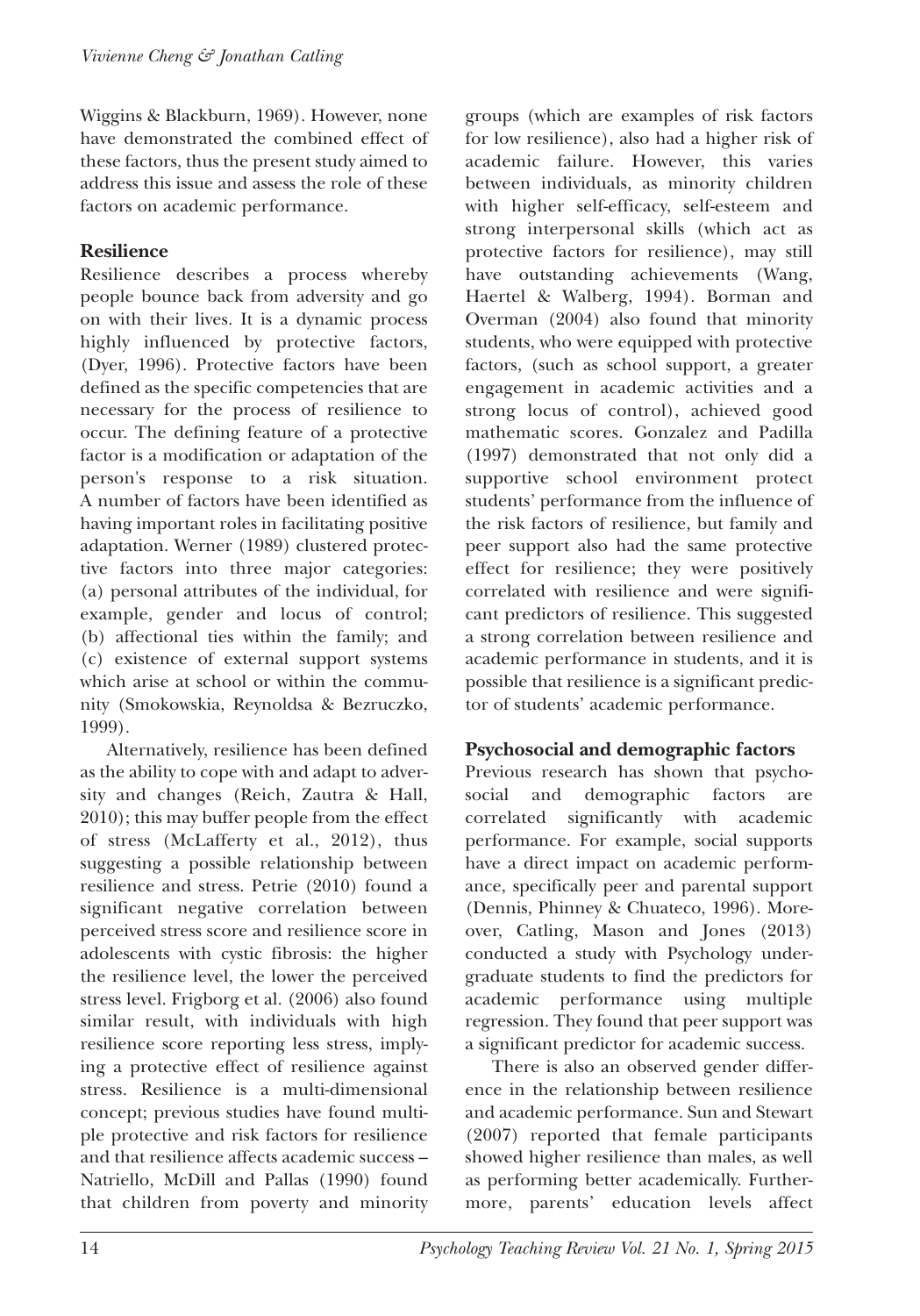students' academic achievement (Buchmann & DiPrete, 2006); they found that a mother's education level had a significant impact on their daughter's academic achievement. Further studies found that students' previous academic attainment, that is, high school grades, was another significant predictor of current and future academic performance (Harackiewicz et al., 2002). Hackett et al. (1992) demonstrated that not only was past academic performance a predictor for academic performance, but also that performance expectations, clear career prospective and encouragement from school predicted academic success significantly. Additionally, it should be noted that age is significantly correlated with resilience and academic performance (Abubakar & Adegboyega, 2012): resilience levels increase as students age, and thus they develop better skills in performing well (Fergus & Zimmerman, 2005).

# **Delay of gratification**

Delay of gratification is defined as the ability to omit an immediately available reward to satisfy current impulses in favour of pursuing the remote yet important goal (Bembenutty & Karabenick, 1998). It is an essential element for social-cognitive development, which affects individual's future achievement. Mischel, Ebbesen and Zeiss (1972) found that the longer a child can delay their gratification, the higher chance of future success. This process is strongly correlated with academic performance; Mischel, Shoda and Rodriguez (1989) found that children who delayed their gratification for longer obtained higher SAT scores when they were in their teens. Additionally, Mischel, Shoda and Peake (1988) found that 4- and 5-yearolds who were able to wait longer became more socially and academically competent adolescents, as rated by their parents. Mischel et al. also found that delay in gratification in university students in academic settings, specifically Academic delay of gratification (ADOG) was found to be correlated with study time, help seeking, expected and

final grades, test anxiety, and learning strategies. Moreover ADOG was associated with self-efficacy, high task value and intrinsic and extrinsic motivation. All these factors were also significantly correlated with academic success (Bembenutty & Karabenick, 2004).

#### **Stress**

Stress is defined as a psychological arousal state that results from excess demand over our adapting ability (Sanders & Lustington, 2002). Stress can be measured by perceived stress and life event stress. Both measures are significant indicators for stress and have influential effects on performance. Lloyd et al. (1980) found that life event stress – including first semester of university life, was negatively correlated with the academic performance of first and second year students. They also suggested life events as the predictor of academic performance; this was especially effective for predicting academic performance if the detrimental life events happened within 12 months before the academic assessments. Moreover, stress is negatively correlated with academic performance before and after students attend university (Stewart et al., 1999). The concept of stress in relation to performance is best captured by the Yerkes-Dodson law (Yerkes & Dodson, 1908). It suggests that moderate stress can facilitate one's performance. However, chronic stress not only undermines our ability to perform well (high academic stress is correlated strongly with lower grades; Gillock & Reyes, 1999; Struthers, Perry & Menec, 2000), but also causes us to be ill, both physically, weakening our immune system, (Kiecolt-Glaser & Glaser, 2002) and psychologically, general adaption syndrome (Selye, 1956).

More importantly, the study conducted by Mischel et al. (1988) suggested that there was a correlation between stress, resilience and delay of gratification: stress is negatively correlated with resilience and delay of gratification. They found that children who delayed their gratification for longer would later develop higher resilience in coping with stress and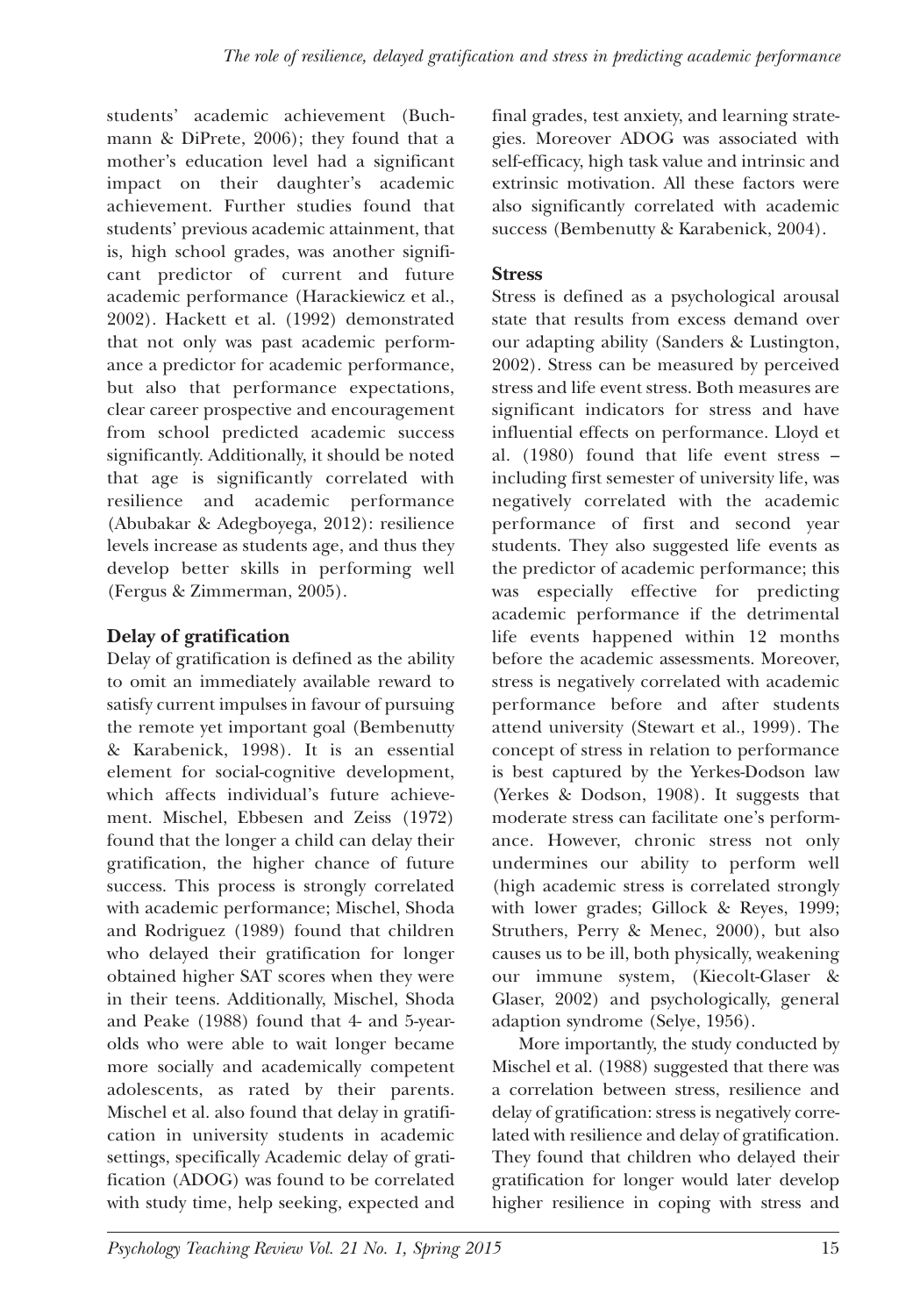frustration in life. This highlighted the possibility of stress, resilience and delay of gratification being predictors of students' academic performance, and the potential to offer guidance to universities in identifying those who are in need, and maximise students' ability to strive for future success. Therefore, based on the existing evidence, within the present study we would expect to observe that stress, resilience and delayed gratification would predict academic performance, and that the combined effect of stress, delay of gratification, resilience and demographics variables would provide a stronger prediction than when they are predicting academic performance individually.

## **Method**

#### *Participants*

One-hundred-and-seventy-six first year Psychology undergraduates (161 females and 15 males, age range=17 to 37, *Mage*=18.5, *SD*=1.59) (ethnicity – White: 152, 86 per cent; Asian: 11, 6 per cent; Chinese: 8, 5 per cent; Mixed: 4, 2 per cent and other: 1, 1 per cent) were recruited from the Research Participation System (RPS) in the University of Birmingham.

## **Measures**

#### *Demographics questionnaire*

Participants were assessed for their age, gender, ethnicity, first language, number of siblings, parents' education level and profession: inferred economic status, their profession and UCAS scores (previous academic performance). Moreover a four-point-scale for measuring expectation of first semester performance, support from peers, family and school was included, in order to remove the effect of these confounding variables on stress, delay of gratification and resilience.

#### *Connor-Davidson resilience scale 25 (CD-RISC-25)*

This is a 25 items self-rating scale. Participants rate according to how much the statement applied to them over the last month, such as, 'I am able to adapt when changes occurs'. The score ranges between 0=not true at all, 1=rarely true, 2=sometimes true, 3=often true and 4=true nearly all the time. The final score of the scale ranged from 0 to 100: the higher the score, the greater the resilience. CD-RISC-25 has high internal consistency reliability of Cronbach's alpha ranging from 0.78 to 0.91. It also has a strong test-retest reliability (*r*=.78 to .88; Khoshouei, 2009).

#### *Perceived stress scale (PSS)*

This PSS consists of 14 items regarding feelings and thoughts of last month, rating on a five-point Likert scale (ranging from 0=never, 1=almost never, 2=sometimes, 3=fairly often and 4=very often). An example of the items is 'In the last month, how often have you felt nervous and stressed?' Items 4, 5, 6, 7, 9, 10 and 13 are reversed: the scores are rated in the opposite direction, for example, 'In the last month, how often have you dealt with irritating life hassles?' The internal consistency of this scale is high (Cronbach's alpha=.84; Cohen, Kamarck & Mermelstein, 1983) and it showed convergent validity: highly correlated with the subscale of DASS-21 for stress (Andreou et al., 2011).

#### *Academic delay of gratification scale (ADOGS)*

This scale is a 10-item scale which is designed to measure the delay of gratification in University students (Bembenutty & Karabenick, 1998). Each item consists of one immediately available option and one delayed alternative. For example, (A) miss several classes to accept an invitation for a very interesting trip, or (B) delay going on the trip until the course is over. Participants respond by choosing on a four-point Likert scale, namely, Definitely choose A, Probably choose A, Probably choose B and Definitely choose B. The response of each item is coded by the score range from 1 to 4, with the scoring for item 2, 7 and 10 reversed. A high score indicates the student can delay gratification for longer. . This scale has an acceptable Cronbach's alpha of 0.77, indicat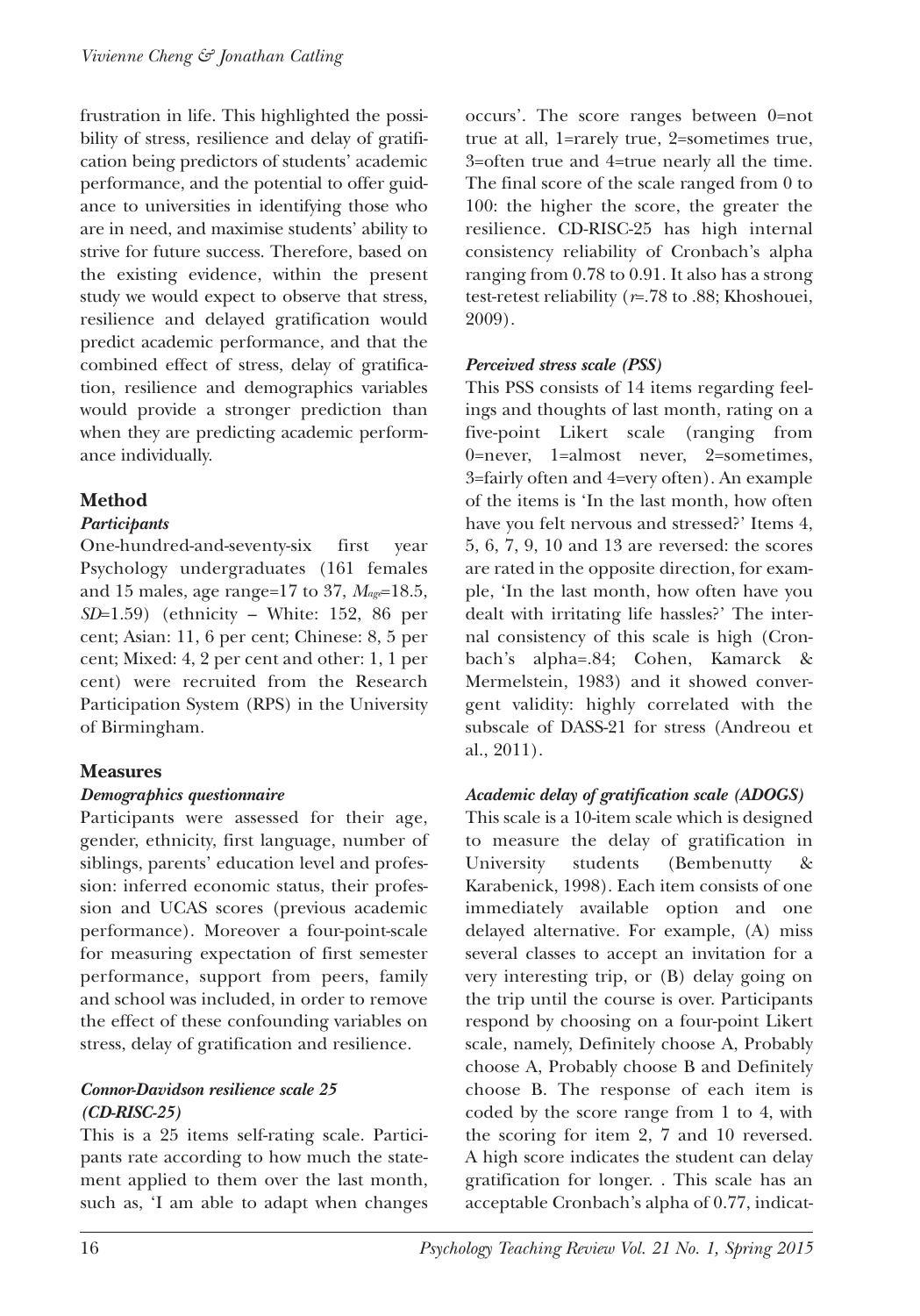ing good internal consistency reliability. It also has high construct validity that it is strongly correlated with self-regulation (Bembenutty & Karabenick, 1998).

## *College student's stressful event checklist*

College student's stressful event checklist (Holmes & Rahe, 1967) consists of 32 stressful life events but only 31 were used, as one of the items, 'having to repeat a course', is not applicable to participants in this study. Participants complete by indicating an X if that event has occurred in their life or they are expecting it to happen soon within this year. The higher the score, the more stressed the person is and higher chance of illness in the coming year. Above 300 indicates severe stress, 150 to 300 indicates moderate stress and less than 150 indicates mild stress. It showed predictive validity for stress-related illnesses (Bieliauskas & Webb, 1974), and high test-retest reliability (*r*=.71; Horowitz et al., 1977).

# **Procedure and design**

Participants signed up voluntarily through the Research Participation Scheme (RPS) system within weeks three to eight of the first term. Their responses were kept anonymous as they were only identified by their RPS numbers. RPS credits were given upon completion of the five questionnaires. At the end of the academic year individual average academic performance scores were taken for each participating student.

# **Results**

Due to the missing data, out of the 176 data points, only 162 were analysed. A Pearson Correlation coefficient test was conducted with Bonferroni correction (*p*<0.001; due to the large number of independent variables). There were five positive correlations: between the mother's and father's educational levels  $(r(176)=.46, \cancel{p}$ .001), indicating that parents have similar education levels, and between age and life events  $(r(176)=.29)$ ,  $p<sub>0</sub>(001)$ , indicating that as one gets older they encounter more stressful life events).

Unsurprisingly, the results also showed a significant positive correlation between a father's education level and his profession  $(r(176)=.40, \cancel{\text{p}\times001})$ , and a significant correlation between a mother's education level and her profession  $(r=(176)=.33, \, \cancel{p} \times 0.001)$ . Moreover, perceived stress scores was negatively correlated with CD-RISC-25 scores  $(r=(176)=-.57, \cancel{p}(-0.01)$ , hence the higher students' perceived stress, the lower their resilience (see Appendix 1 for all correlations).

Linear multiple regression analysis was conducted, using the Stepwise method. Age, parents' education and profession level, UCAS scores, resilience scores, ADOG scores, perceived stress and life event stress scores were entered into the regression analysis as the predictor variables for predicting students' academic performance. The results showed a significant model of prediction (*F*(1,160)=6.51, *p*=.012), however, UCAS score was the only significant predictor of academic performance of first-year undergraduate students (*t*=2.2, *p*=.012).

# **Discussion**

Although it is surprising that the findings from the present study did not support any of our expectations: resilience, delay of gratification and stress (perceived stress and life event stress) as a significant predictor for students' academic performance, there are other studies which support this finding – Elizondo-Omana et al. (2010) conducted a study on resilience and academic performance of first-year college students who were either taking the course for the first time or who had failed the course and were retaking. They found that there were no significant associations between students' grades and resilience levels, and resilience did not predict students' academic performance. Li (2005) assessed the self-regulated learning of middle school students and found that academic delay of gratification predicted metacognitive strategies but not the academic achievement of students. Furthermore, Zajacova, Lynch and Espenshade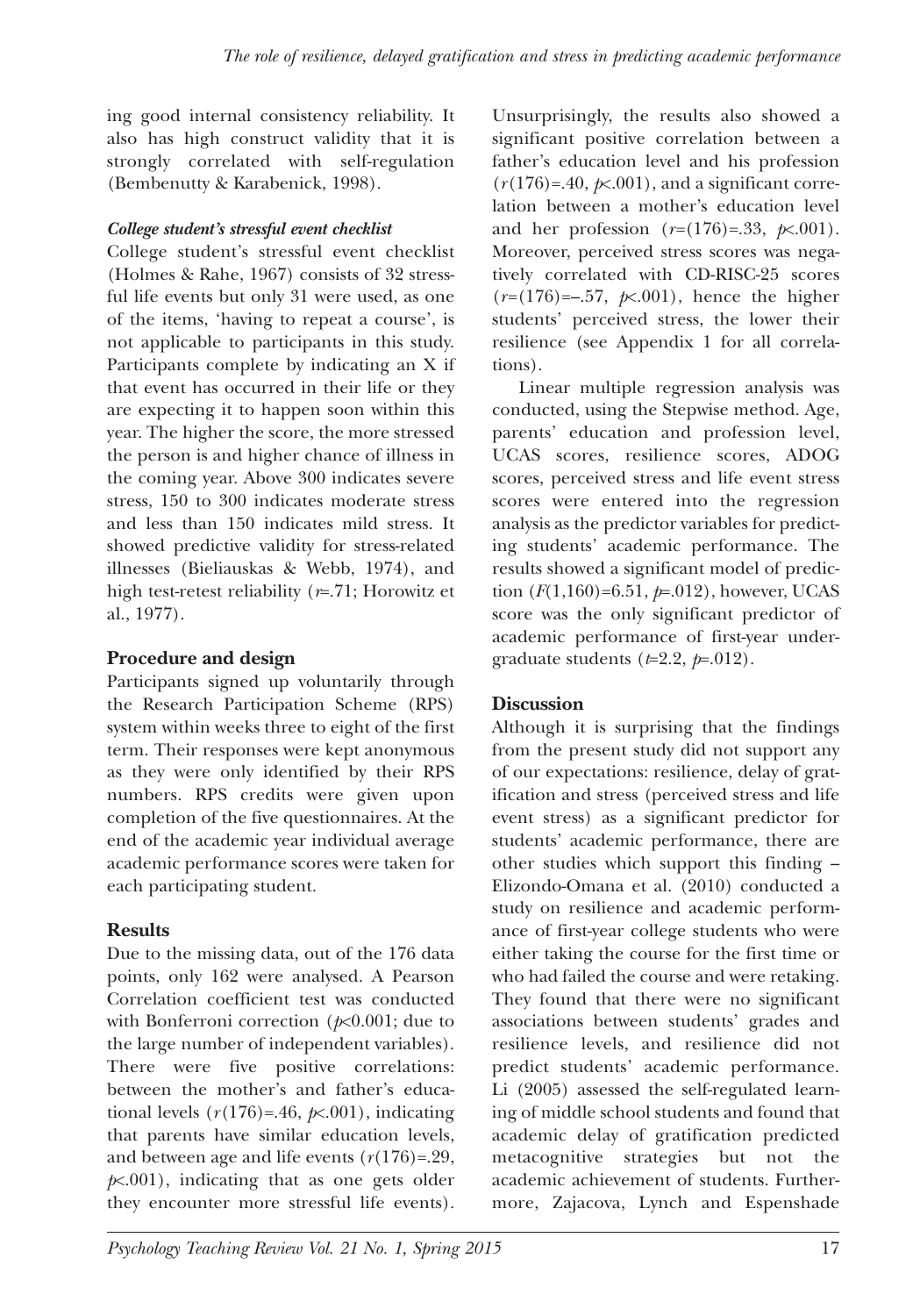(2005) assessed disadvantaged college firstyears' self-efficacy and stress level. They found that although both were significant predictors for academic performance, the predictive power of stress for academic performance was not as strong or consistent as that of self-efficacy. Hence the relationship between these factors and academic performance may not be as robust as previous studies have suggested.

Despite the non-significant finding of resilience, stress and delay of gratification as predictors for academic performance, the present study showed UCAS score was the significant predictor for students' academic performance and found some significant correlations which were consistent with the findings of previous studies. UCAS scores can be seen as participants' previous academic performance, which significantly predicted academic performance: the higher the previous academic grades, the better the current academic performance. This finding was supported by various studies: Harackiewicz et al. (2002) and Hackett et al. (1992) both found prior academic achievement was correlated with academic performance, thus was a significant predictor of academic achievement. However, UCAS scores may not have the same level of predictability as previous studies have suggested, as it only accounted for a small variation of academic performance in this study. Despite its small predictive power, UCAS score only correlated with academic performance, implying that students who performed well in the past will continue to perform well in the future, and remain unaffected by demographic and psychosocial factors. It is also possible that students who performed well have developed better study and examination skills from previous successful experience, so continued to perform well. Abbott-Chapman, Hughes and Wyld (1992) showed supportive evidence for the interpretation that learning skills was an influential factor for academic success.

Life event stress was positively correlated with age. This may be explained by the Challenge Model of Resilience (Fergus & Zimmerman, 2005), which suggests that individuals will face more adversities as they age. With continued exposure to adversities and the successful overcoming of them, a better stress-coping strategy can be developed, thus potentially reducing the impact of stress on performance. However, the findings showed the opposite: life event stress increases as they age, which may suggest that participants were lacking an adequate stress-coping strategy.

The negative correlation between resilience and perceived stress illustrated what is captured in the definition of resilience. Moreover, there was supportive evidence for this finding: Petrie (2010) and Frigborg et al. (2006) both conducted a correlational study and found negative correlation between perceived stress and resilience; the higher the resilience level, the lower the stress level. This suggested that resilience acts as a buffer against stress, and is important for individuals' mental wellbeing.

There have been observed gender differences in resilience and stress levels – Stroud, Salovey and Epel (2002) recruited 24 men and 26 women, and found that men showed higher cortisol level – a biological indication of stress, to academic challenges than females. This is also supported by Sun and Stewart's study (2007), who used 1164 female and 1109 male students, and found that girls reported more protective factors of resilience than boys, that is, higher level of communication, empathy, help-seeking and future aspiration. Therefore, females were less likely to experience high levels of stress, compared to boys. Moreover they found that girls were more resilient than boys, confirming the lower stress level of females. Therefore this may provide an explanation for the current findings: more female than male participants were recruited (due to a nine-toone gender ratio within our cohort), amplifying these differences, thus the result showed a significant correlation between stress and resilience.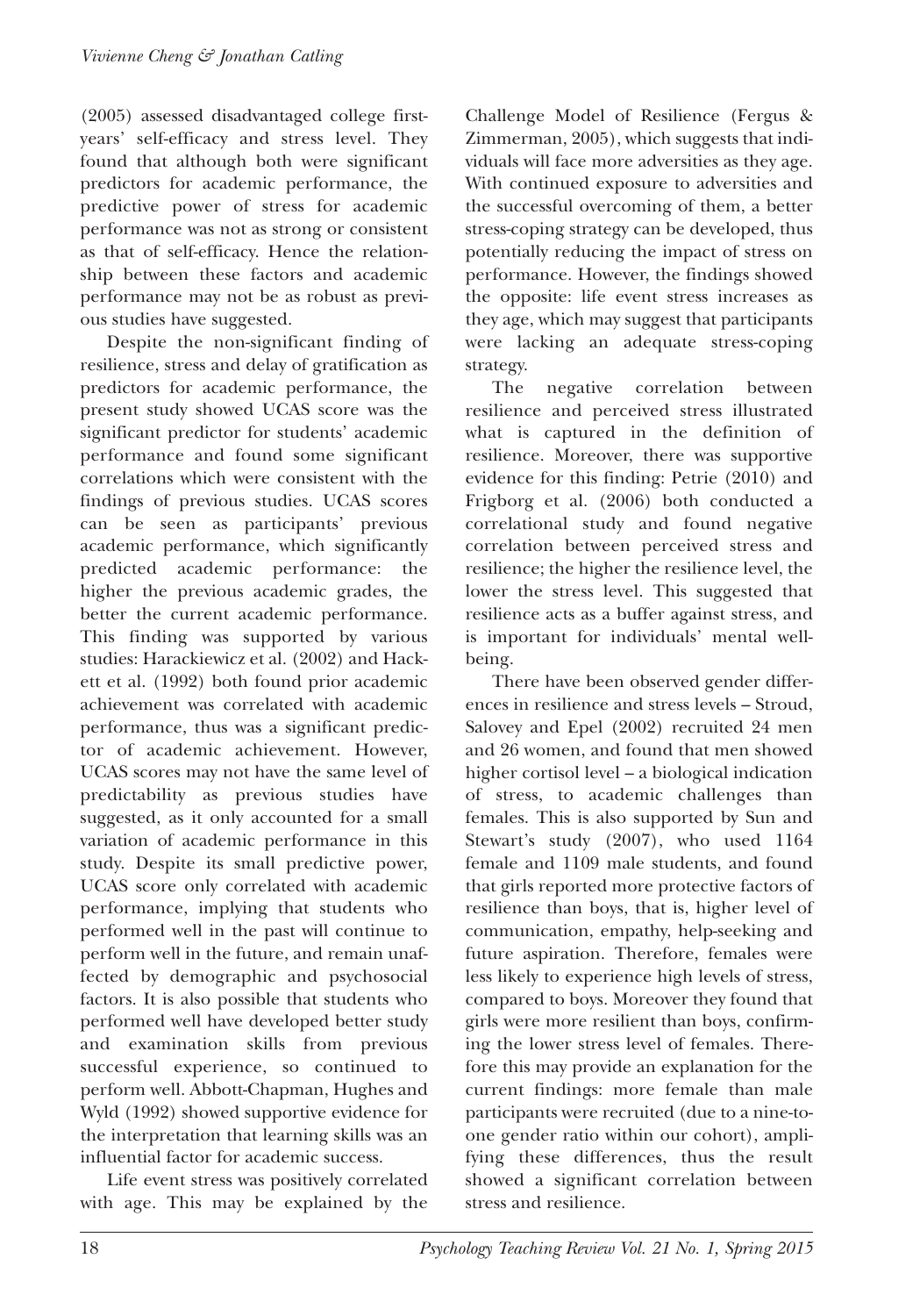However, Sarwar et al. (2010) found a result opposing this explanation, in that they recruited 75 female and 52 male students in testing for the relationship between resilience and academic performance, and found that there was no relationship between resilience and academic performance, and males were more resilient than females. This opposing evidence could be explained by cultural differences: Sarwar et al. (2010) used participants from Pakistan, which is a male-dominant society, and thus females might in some cases be viewed as the weaker sex and, therefore, be well protected and hence have a lower resilience than men (Siegmann, 2010). However, previous studies did not show a consistent pattern of the effect of gender on resilience and stress, and therefore their effects on academic performance. Hence future studies could use gender as a categorical factor and run a logistic regression between resilience, stress and academic performance in order to justify this explanation.

There were also gender differences in using past academic performance in predicting future academic achievement. Power, Robertson and Baker (1987) found that females outperformed male students when they were at university, even if both female and male secondary students had the same university entry grades, hence the result of UCAS scores as a significant predictor should be interpret with caution.

There may be individual differences in the use of learning strategies; the ability to delay gratification and continue to study for long hours may not be suitable for everyone, hence it did not guarantee outstanding academic performance (Plant et al., 2005). Moreover previous studies which found ADOG as a significant predictor for academic performance have also taken learning strategy into account (Bembenutty & Karabenick, 2004), which may explain why delay of gratification did not predict academic performance. Hence future studies might measure learning strategy as a variable in order to capture its potential effect on delay of gratification.

Based on the current findings, it is possible to suggest that universities can use UCAS scores to anticipate students' academic performance and identify the potential low achievers, thus providing adequate academic support for them. One possible intervention that could be suggested to universities is that they could hold workshops for stress management skills, in order to equip students with adequate stress coping strategies in overcoming stress, hence enhance students' resilience level and consequently raising student's academic performance.

**The Authors Vivienne Cheng** School of Psychology, University of Birmingham.

#### **Dr Jonathan Catling**

School of Psychology, University of Birmingham.

#### **Correspondence Dr Jonathan Catling**

University of Birmingham. Email: J.C.Catling@bham.ac.uk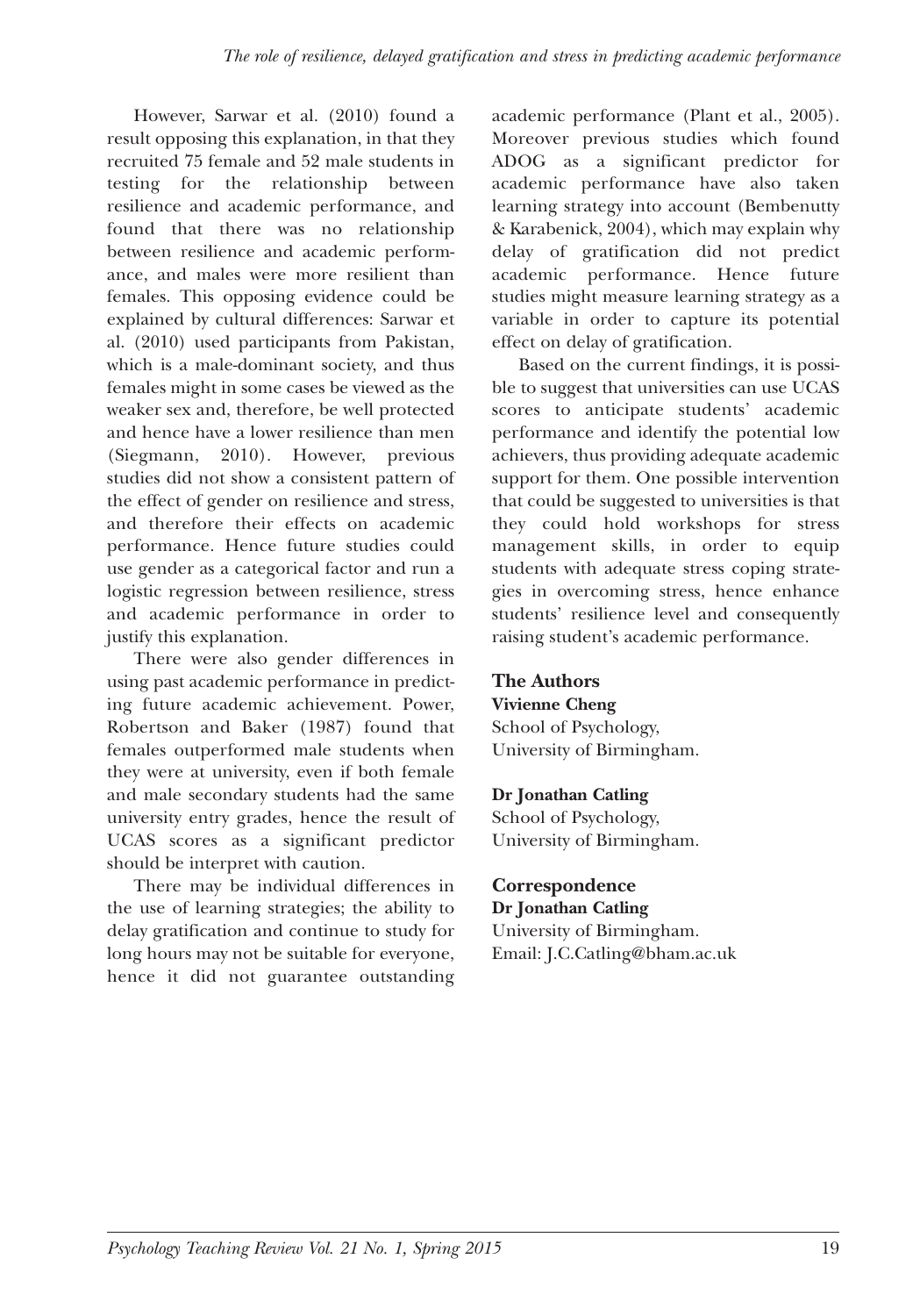#### **References**

- Abbott-Chapman, J., Hughes, P. & Wyld, C. (1992). *Monitoring student progress: A framework for improving student performance and reducing attrition in higher education.* Hobart: National Clearinghouse for Youth Studies.
- Abubakar, R.B. & Adegboyega, B.I. (2012). Age and gender as determinants of academic achievements of college mathematics. *Asian Journal of Natural and Applied Science, 1*(2), 121–127.
- Andreou, E., Alexopoulos, E.C., Lionis, C., Varvogli, L., Gnardellis, C., Chrousos, G.P. & Darviri, C. (2011). Perceived Stress Scale: Reliability and validity study in Greece. *International Journal of Environmental Resource and Public Health, 8*, 3287–3298.
- Bembenutty, H. & Karabenick, S.A. (1998). Academic delay of gratification. *Learning and Individual Differences, 10*(4), 329–346.
- Bembenutty, H. & Karabenick, S.A. (2004). Inherent association between academic delay of gratification, future time perspective, and self-regulated learning. *Educational Psychology Review, 16*(1), 35–57.
- Bieliauskas, L.A. & Webb, J.T. (1974). The social readjustment rating scale: Validity in a college population. *Journal of Psychosomatic Research, 18*, 115–123.
- Borman, G.D. & Overman, L.T. (2004). Academic resilience in mathematics among poor and minority students. *The Elementary School Journal, 104*(3), 177–195.
- Buchmann, C. & DiPrete, T.A. (2006). The growing female advantage in college completion: The role of family background and academic achievement. *American Sociological Review, 71*, 515–541.
- Catling, J.C., Mason, V. & Jones, T. (2013). Predictors of psychology undergraduates success. *Psychology Teaching Review, 19*, 31–37.
- Cohen, S., Kamarck, T. & Mermelstein, R. (1983). A global measure of perceived stress. *Journal of Health and Social Behavior, 24*, 385–396.
- Dennis, J.M., Phinney, J.S. & Chuateco, L.I. (2005). The role of motivation, parental support, and peer support in the academic success of ethnic minority first-generation college students. *Journal of College Student Development, 46*(3), 223–236.
- Dyer, J.G. & McGuinness, T.M. (1996). Resilience: Analysis of the concept. *Archives of Psychiatric Nursing, 10*(5), 276–282.
- Elizondo-Omana, R.E., Garcia-Rodriguez, M. d.I.A., Hinojosa-Amaya, J.M., Villarreal-Silva, E.E., Avilan, R.I.G., Cruz, J.J.B. & Guzman-Lopez, S. (2010). Resilience does not predict academic performance in gross anatomy. *Anatomical Sciences Education, 3*(4), 168–173.
- Fergus, S. & Zimmerman, M.A. (2005). Adolescent resilience: A framework for understanding healthy development in the face of risk. *Annual Review of Public Health, 26*, 399–419.
- Fisher, S. & Hood, B. (1987). The stress of the transition to university: A longitudinal study of psychological disturbance, absent-mindedness and vulnerability to homesickness. *British Journal of Psychology, 78*(4), 425–441.
- Frigborg, O., Hjemdal, O., Rosenvinge, J.H., Martinussen, M., Aslaksen, P.M. & Flaten, M.A. (2006). Resilience as a moderator of pain and stress. *Journal of Psychosomatic Research, 61*(2), 213–219.
- Gillock, K.L. & Reyes, O. (1999). Stress, support, and academic performance of urban, low-income, Mexican-American adolescents. *Journal of Youth and Adolescence, 28*(2), 259–282.
- Gonzalez, R. & Padilla, A.M. (1997). The academic resilience of Mexican-American high school students. *Hispanic Journal of Behavioral Sciences, 19*(3), 301–317.
- Hackett, G., Betz, N.E., Casas, J.M. & Rocha-Singh, I. (1992). Gender, ethnicity, and social cognitive factors predicting the academic achievement of engineering majors. *Journal of Counseling Psychology, 39*, 527–538.
- Harackiewicz, J.M., Barron, K.E., Tauer, J.M. & Elliot, A.J. (2002). Predicting success in college: A longitudinal study of achievement goals and ability measures as predictors of interest and performance from freshman year through graduation. *Journal of Educational Psychology, 94*(3), 567–575.
- Holmes, T.H. & Rahe, R.H. (1967). The social readjustment rating scale. *Journal of Psychosomatic Research, 11*, 213–218.
- Horowitz, M., Scharfer, C., Hiroto, D., Wilner, N. & Levin, B. (1977). Life event questionnaires for measuring presumptive stress. *Psychosomatic Medicine, 39*(6), 413–431.
- Khoshouei, M.S. (2009). Psychometric evaluation of the Connor-Davidson Resilience Scale (CD-RISC) using Iranian students. *International Journal of Testing, 9*, 60–66.
- Kiecolt-Glaser, J.K. & Glaser, R. (2002). Depression and immune function: Central pathways to morbidity and mortality. *Journal of Psychosomatic Research, 53*, 873–876.
- Li, X.D. (2005). Academic delay of gratification of middle school students. *Acta Psychologica Sinica, 37*(4), 491–496.
- Lloyd, C., Alexander, A.A., Rice, D.G. & Greenfield, N.S. (1980). Life events as predictors of academic performance. *Journal of Human Stress, 6*, 15–25.
- McLafferty, M., Mallet, J. & McCauley, V. (2012). Coping at university: The role of resilience, emotional intelligence, age and gender. *Journal of Quantitative Psychological Research, 1*, 1–6.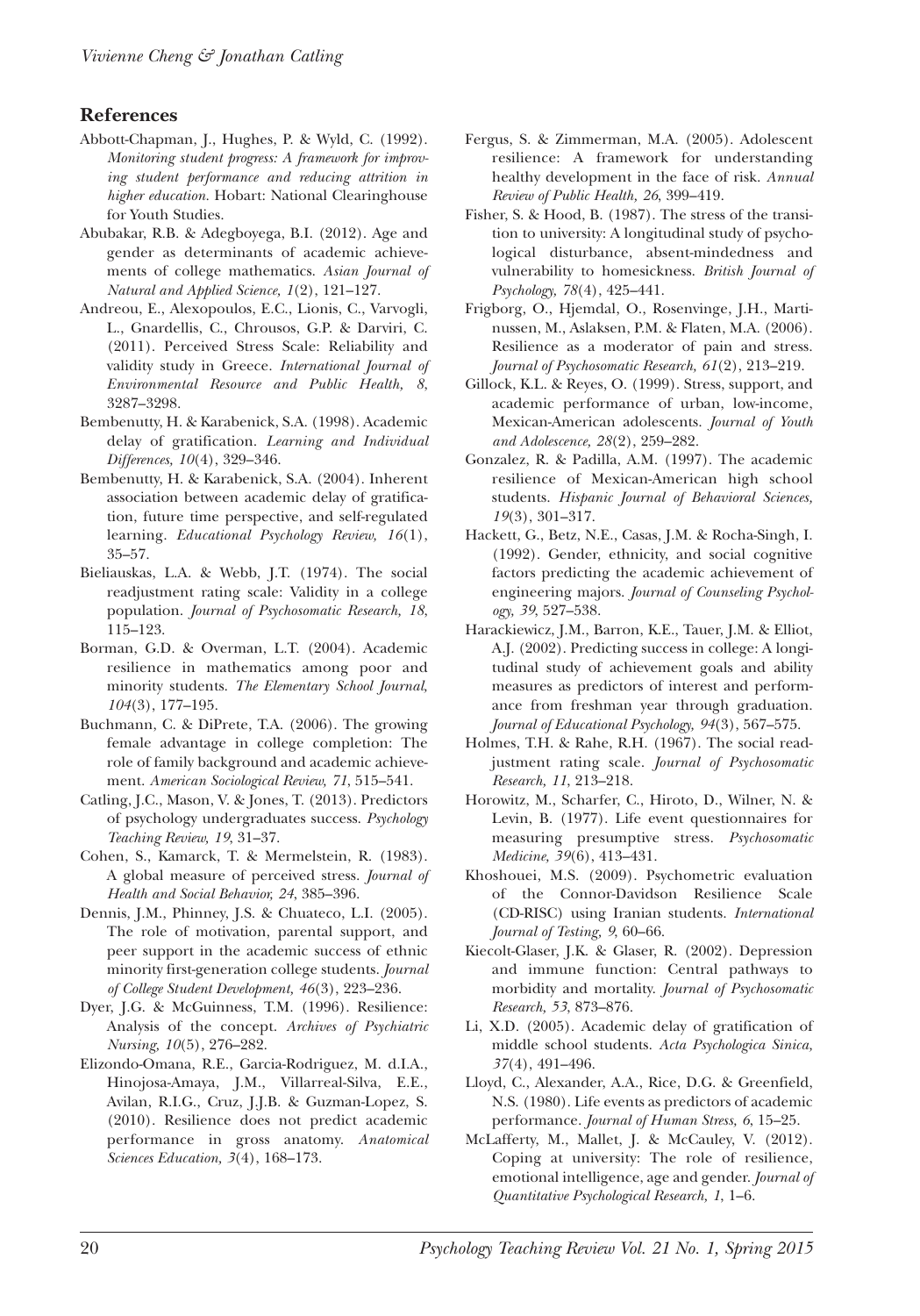- Mischel, W., Ebbesen, E.B. & Zeiss, A.R. (1972). Cognitive and attentional mechanisms in delay of gratification. *Journal of Personality and Social Psychology, 21*(2), 204–218.
- Mischel, W., Shoda, Y. & Peake, P.K. (1988). The nature of adolescent competencies predicted by preschool delay of gratification. *Journal of Personality and Social Psychology, 54*(4), 687–696.
- Mischel, W., Shoda, Y. & Rodriguez, M.L. (1989). Delay of gratification in children. *Science, 244*(4907), 933–938.
- Natriello, G., McDill, E.L. & Pallas, A.M. (1990). *Schooling disadvantaged children: Racing against catastrophe.* New York: Teachers College Press.
- Office for National Statistics (ONS) (2013). *Statistical Bulletin. Suicides in the United Kingdom, 2011*. Retrieved from: http://www.ons.gov.uk/ons/

dcp171778\_295718.pdf

- Penny, G.N. & Armstrong-Hallam, S. (2010). *A multilevel analysis of student alcohol (mis)use and its implications for policy and prevention strategies within universities, cognate educational establishments and the wider community. Student Choices and Alcohol Matters – Final Report July 2010*. Retrieved from: http://alcoholresearchuk.org/downloads/ finalReports/AERC\_FinalReport\_0073.pdf
- Petrie, S.M. (2010). *The relationship between perceived stress and resilience among adolescents with cystic fibrosis.* Retrieved from:

http://minds.wisconsin.edu/handle/1793/47124

- Plant, E.A., Ericsson, K.A., Hill, L. & Asberg, K. (2005). Why study time does not predict grade point average across college students: Implications of deliberate practice for academic performance. *Contemporary Educational Psychology, 30*(1), 96–116.
- Power, C., Robertson, F. & Baker, M. (1987). *Success in higher education.* Canberra: Australian Government Publishing Service.
- Reich, J.W., Zautra, A.J. & Hall, J.S. (2010). *Handbook of adult resilience.* New York: Guilford Press.
- Sanders, A.E. & Lustington, K. (2002). Effect of perceived stress on student performance in Dental school. *Journal of Dental Education, 66*(1), 75–81.
- Sarwar, M., Inamullah, H., Khan, N. & Anwar, N. (2010). Resilience and academic achievement of male and female secondary level students in Pakistan. *Journal of College Teaching and Learning, 7*(8), 19–24.
- Selye, H. (1956). *The stress of life.* New York: McGraw-Hill.
- Siegmann, K.A. (2010). Strengthening whom? The role of internal migration for women and men in north-west Pakistan. *Progress in Development Studies, 10*(4), 345–361.
- Smokowski, P.R., Reynolds, A.J. & Bezruczko, N. (2000). Resilience and protective factors in adolescence: An autobiographical perspective from disadvantaged youth. *Journal of School Psychology, 37*(4), 425–448.
- Stewart, S.M., Lam, T.H., Betson, C.L., Wong, C.M. & Wong, A.M.P. (1999). A prospective analysis of stress and academic performance in the first two years of medical school. *Medical Education, 33*(4), 243–250.
- Stroud, L.R., Salovey, P. & Epel, E.S. (2002). Sex differences in stress responses: Social rejection versus achievement stress. *Biological Psychiatry, 52*(4), 318–327.
- Struthers, C.W., Perry, R.P. & Menec, V.H. (2000). An examination of the relationship among academic stress, coping motivation, and performance in college. *Research in Higher Education, 41*, 581–592.
- Sun, J. & Stewart, D.E. (2007). Age and gender effects on resilience in children and adolescents. *International Journal of Mental Health Promotion, 19*(4), 16–25.
- The World Bank, UNESCO Institute of Statistics (2013). *World Development Indicators. School enrolment, tertiary (% gross).* Retrieved from: http://data.worldbank.org/indicator/ SE.TER.ENRR.
- Topham, P. & Moller, N. (2011). New students' psychological well-being and its relation to first year academic performance in a UK university. *Counselling and Psychotherapy Research, 11*(3), 196–203.
- UCAS (2012). *End of cycle report.* Retrieved from: http://www.ucas.com/sites/default/files/ucasend-of-cycle-report-2012.pdf
- Wang, M.C., Haertel, G.D. & Walberg, H.J. (1994). Educational resilience in inner cities. In M.C. Wang & E.W. Gordon (Eds.), *Educational resilience in inner-city America: Challenges and prospects* (pp.45–72). Mahwah, NJ: Lawrence Erlbaum.
- Werner, E. (1989). High-risk children in youth adulthood: A longitudinal study from birth to 32 years. *American Journal of Orthopsychiatry, 59*, 72–81.
- Wiggins, N. & Blackburn, M. (1969). Prediction of first-year graduate success in psychology: Peer ratings. *The Journal of Educational Research, 63*(2), 81–85.
- Yerkes, R.M. & Dodson, J.D. (1908). The relation of strength of stimulus to rapidity of habit-formation. *Journal of Comparative Neurology and Psychology, 18*, 459–482.
- Zajacova, A., Lynch, S.M. & Espenshade, T.J. (2005). Self-efficacy, stress, and academic success in college. *Research in Higher Education, 46*(6), 677–706.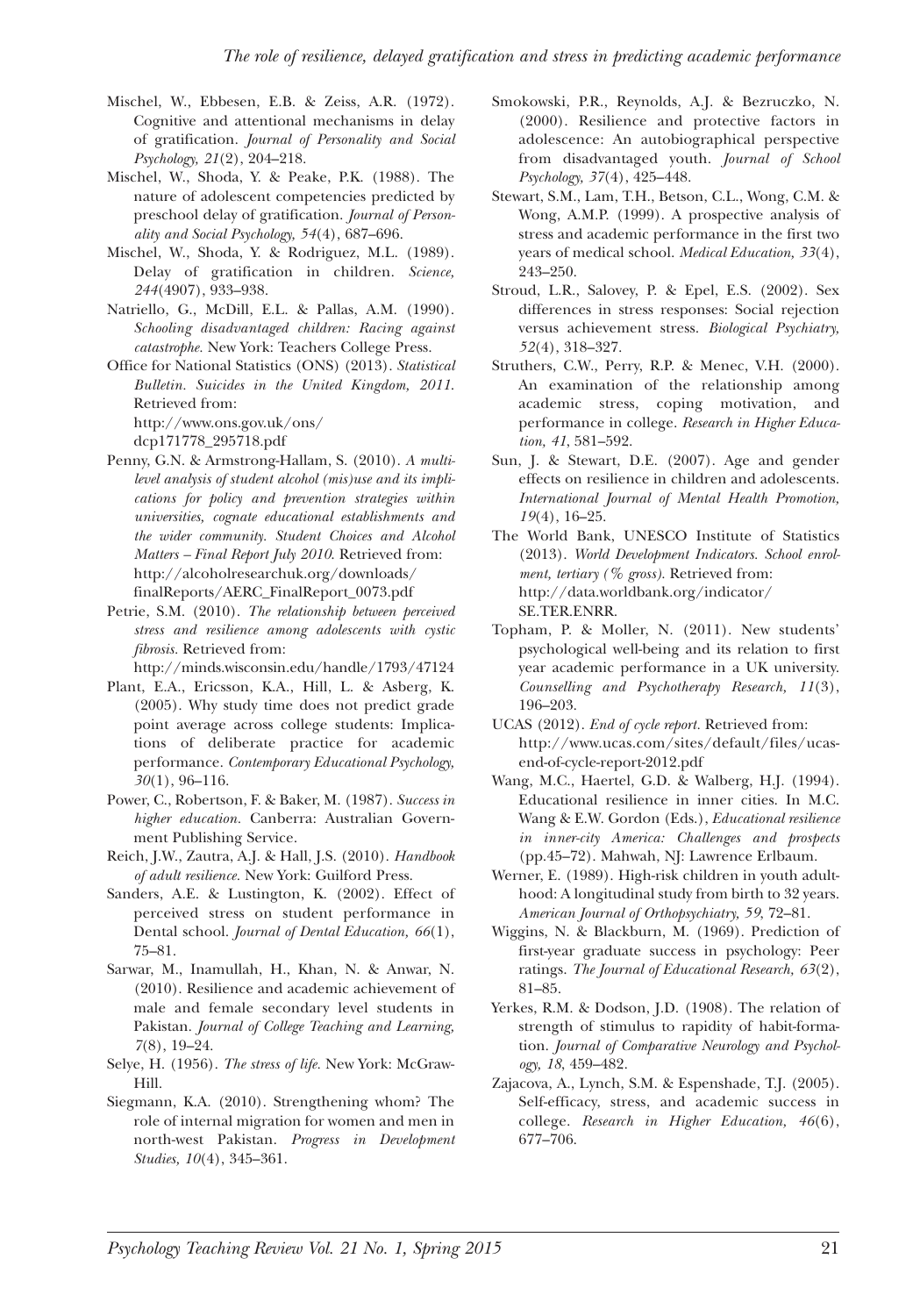Appendix 1: Correlations between independent variables and academic performance. **Appendix 1: Correlations between independent variables and academic performance.**

|                                                 |                                      |                          |                |            | Correlations |             |                    |            |            |                      |          |                |
|-------------------------------------------------|--------------------------------------|--------------------------|----------------|------------|--------------|-------------|--------------------|------------|------------|----------------------|----------|----------------|
|                                                 |                                      | academic_pe<br>rformance | age            | father_edu | mother_edu   | father_prof | mother_prof        | ucas       | resilience | preceived_str<br>ess | ADOGS    | life_event     |
| academic_performance                            | Pearson Correlation                  | ÷                        | $-0.34$        | 200        | 029          | $-0.24$     | č.                 | 198        | 002        | $\overline{9}$       | 020      | $-103$         |
|                                                 | Sig. (2-tailed)                      |                          | 656            | 923        | <b>FO2</b>   | .753        | ,189               | 012        | 982        | 233                  | 799      | ,180           |
|                                                 | z                                    | 172                      | 172            | 172        | 172          | 172         | 172                | 162        | 172        | 172                  | 172      | 172            |
| age                                             | Pearson Correlation                  | 034                      |                | 096        | 064          | .026        | 180                | 048        | 214        | $-191$               | .067     | -<br>289       |
|                                                 | Sig. (2-tailed)                      | .656                     |                | 203        | .397         | .732        | .252               | 540        | 004        | $\overline{0}$ 11    | 374      | 000            |
|                                                 | z                                    | 172                      | 176            | 176        | 176          | 176         | 176                | 166        | 176        | 176                  | 176      | 176            |
| father_edu                                      | Pearson Correlation                  | 700                      | .096           |            | 461          | 402         | .094               | .054       | .027       | 010                  | .092     | .008           |
|                                                 | Sig. (2-tailed)                      | 923                      | 203            |            | 80           | 000         | 215                | 486        | ,725       | 898                  | .224     | $\frac{3}{13}$ |
|                                                 | $\overline{z}$                       | 172                      | 176            | 176        | 176          | 176         | 176                | 166        | 176        | 176                  | 176      | 176            |
| mother_edu                                      | Ξ<br>Pearson Correlatio              | 029                      | .064           | 461        |              | $-118$      | 331                | 119        | 027        | .103                 | 022      | .090           |
|                                                 | Sig. (2-tailed)                      | 703                      | 397            | 000        |              | 119         | 000                | 125        | 722        | 173                  | .772     | 235            |
|                                                 | $\overline{z}$                       | 172                      | 176            | 176        | 176          | 176         | 176                | 166        | 176        | 176                  | 176      | 176            |
| father_prof                                     | $\equiv$<br>Pearson Correlatio       | 024                      | .026           | $-402$     | $-118$       |             | $\frac{5}{101}$    | $-118$     | $-045$     | .068                 | 180      | .086           |
|                                                 | Sig. (2-tailed)                      | ,753                     | 732            | 000        | .119         |             | .184               | 130        | 554        | 372                  | 622      | 256            |
|                                                 | $\overline{z}$                       | 172                      | 176            | 176        | 176          | 176         | 176                | 166        | 176        | 176                  | 176      | 176            |
| mother_prof                                     | $\overline{=}$<br>Pearson Correlatio | $-101$                   | <b>180</b>     | 094        | $-331$       | 101         |                    | .036       | $-114$     | $\frac{159}{2}$      | 043      | $\frac{1}{2}$  |
|                                                 | Sig. (2-tailed)                      | .189                     | 252            | 215        | 000          | .184        |                    | 643        | 132        | .035                 | 569      | $\overline{0}$ |
|                                                 | $\overline{z}$                       | 172                      | 176            | 176        | 176          | 176         | 176                | 166        | 176        | 176                  | 176      | 176            |
| ucas                                            | Pearson Correlation                  | $\frac{1}{18}$           | 048            | .054       | 119          | $-118$      | $-0.36$            |            | <b>G87</b> | $-116$               | $-011$   | .094           |
|                                                 | Sig. (2-tailed)                      | 012                      | 540            | 486        | 125          | .130        | 643                |            | 267        | 135                  | 891      | 226            |
|                                                 | $\overline{z}$                       | 162                      | 166            | 166        | 166          | 166         | 166                | 166        | 166        | 166                  | 166      | 166            |
| resilience                                      | Pearson Correlation                  | ,002                     | 214            | .027       | 027          | .045        | $-114$             | <b>180</b> |            | 569                  | .064     | .078           |
|                                                 | Sig. (2-tailed)                      | 982                      | 004            | .725       | .722         | 554         | 132                | 267        |            | 000                  | 402      | 301            |
|                                                 | $\overline{z}$                       | 172                      | 176            | 176        | 176          | 176         | 176                | 166        | 176        | 176                  | 176      | 176            |
| preceived_stress                                | Pearson Correlation                  | $\overline{0}91$         | $-191$         | $-010$     | $-103$       | .068        | $\frac{159}{2}$    | $-116$     | 569        |                      | $5^{19}$ | 073            |
|                                                 | Sig. (2-tailed)                      | 233                      | $\overline{5}$ | 898        | .173         | 372         | .035               | .135       | 000        |                      | 803      | 339            |
|                                                 | $\overline{z}$                       | 172                      | 176            | 176        | 176          | 176         | 176                | 166        | 176        | 176                  | 176      | 176            |
| ADOGS                                           | Pearson Correlation                  | 020                      | .067           | .092       | .022         | 180         | .043               | 511        | .064       | 519                  | ٣        | $-127$         |
|                                                 | Sig. (2-tailed)                      | 799                      | 374            | .224       | 772          | .622        | 569                | 891        | 402        | 803                  |          | .093           |
|                                                 | $\overline{z}$                       | 172                      | 176            | 176        | 176          | 176         | 176                | 166        | 176        | 176                  | 176      | 176            |
| life_event                                      | Pearson Correlation                  | $-103$                   | <b>289</b>     | $-008$     | 0.090        | .086        | $238$ <sup>*</sup> | 094        | .078       | 073                  | $-127$   |                |
|                                                 | Sig. (2-tailed)                      | .180                     | ,000           | 913        | 235          | 256         | $\overline{5}$     | .226       | 301        | 339                  | .093     |                |
|                                                 | Z                                    | 172                      | 176            | 176        | 176          | 176         | 176                | 166        | 176        | 176                  | 176      | 176            |
| *. Correlation is significant at the 0.05 level |                                      | (2-tailed).              |                |            |              |             |                    |            |            |                      |          |                |

*Vivienne Cheng & Jonathan Catling*

\*\*\*. Correlation is significant at the 0.01 level (2-tailed).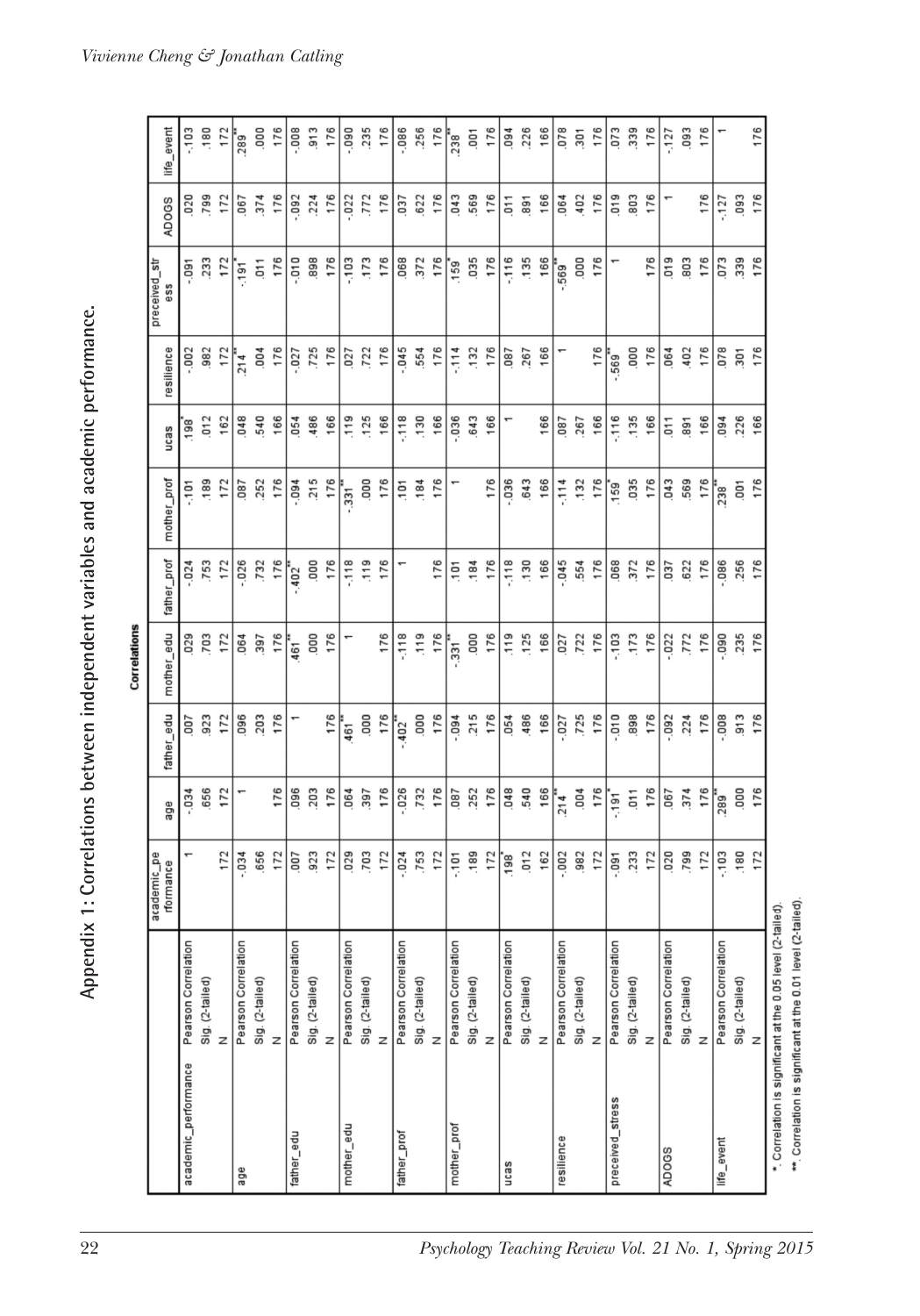## **Appendix 2: Demographic Questionnaires.**

| 1.  |                                                                                                                                                                                                                                                                                                                                      |                                        |  |  |
|-----|--------------------------------------------------------------------------------------------------------------------------------------------------------------------------------------------------------------------------------------------------------------------------------------------------------------------------------------|----------------------------------------|--|--|
| 2.  | Gender:                                                                                                                                                                                                                                                                                                                              |                                        |  |  |
|     | Female $\square$<br>Male $\Box$                                                                                                                                                                                                                                                                                                      |                                        |  |  |
| 3.  | What is your ethnic group?<br>(a) White<br>$\Box$<br>(b) Mixed<br>П<br>(c) Asian<br>$\Box$<br>(d) Black<br>$\Box$<br>(e) Chinese $\Box$                                                                                                                                                                                              |                                        |  |  |
|     | Please select the following which best suit your identity.                                                                                                                                                                                                                                                                           |                                        |  |  |
| 4.  | (a) Home student<br>(b) EU student<br>(c) International student                                                                                                                                                                                                                                                                      | $\perp$<br>П<br>$\Box$                 |  |  |
| 5.  |                                                                                                                                                                                                                                                                                                                                      |                                        |  |  |
| 6.  |                                                                                                                                                                                                                                                                                                                                      |                                        |  |  |
| 7а. | Please state your father's education level<br>(a) Primary school<br>(b) GCSE<br>(c) A-level<br>(d) Degree<br>(e) Above degree                                                                                                                                                                                                        | П<br>П<br>П<br>П                       |  |  |
| 7b. | Please state your mother's education level<br>(a) Primary school<br>(b) GCSE<br>(c) A-level<br>(d) Degree<br>(e) Above degree                                                                                                                                                                                                        | $\perp$<br>$\mathsf{L}$<br>П<br>П<br>П |  |  |
| 8a. |                                                                                                                                                                                                                                                                                                                                      |                                        |  |  |
| 8b. |                                                                                                                                                                                                                                                                                                                                      |                                        |  |  |
| 8c. |                                                                                                                                                                                                                                                                                                                                      |                                        |  |  |
| 9.  | What is your current residential status?<br>(a) Halls (city campus)<br>П<br>(b) Other local student accommodation<br>П<br>(c) With parents (house/apartment)<br>П<br>(d) With partner or spouse (house/apartment)<br>П<br>(e) Alone (house/apartment)<br>П<br>(f) With friends (house/apartment)<br>П<br>(g) Other (please specify): |                                        |  |  |
| 10. |                                                                                                                                                                                                                                                                                                                                      |                                        |  |  |